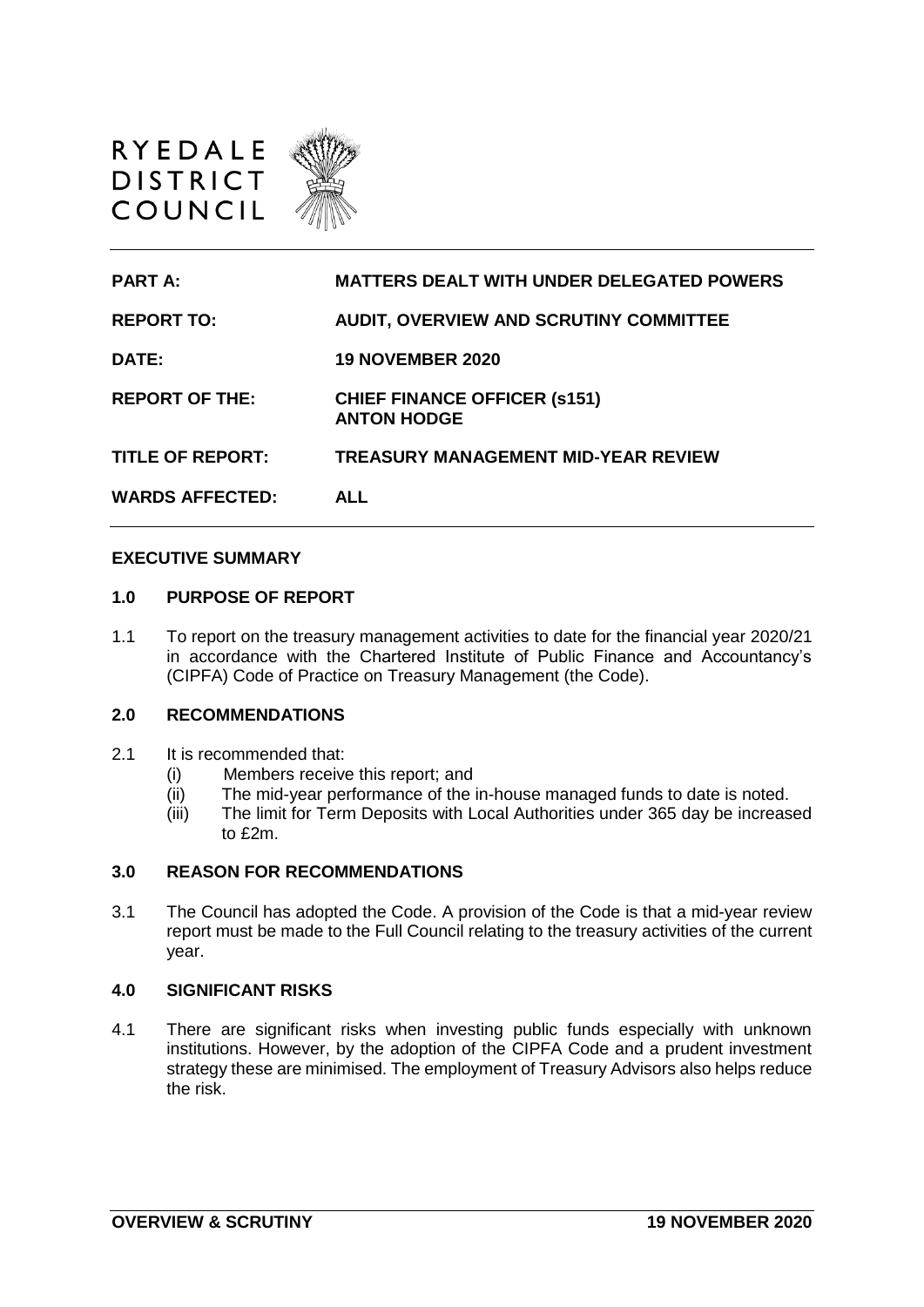### **REPORT**

#### **5.0 BACKGROUND AND INTRODUCTION**

- 5.1 Treasury Management in Local Government is governed by the CIPFA Code of Practice on Treasury Management in the Public Services and in this context is the management of the Authority's cash flows, its banking and capital market transactions, the effective control of the risks associated with those activities and the pursuit of optimum performance consistent with those risks. The Authority has adopted the Code and complies with its requirements
- 5.2 The Council operates a balanced budget, which broadly means cash raised during the year will meet its cash expenditure. Part of the treasury management operations ensures this cash flow is adequately planned, with surplus monies being invested in low risk counterparties, providing adequate liquidity initially before considering maximising investment return.
- 5.3 The second major function of the treasury management service is the funding of the Council's capital plans. These capital plans provide a guide towards whether the Council has a borrowing need, essentially the longer term cash flow planning to ensure the Council can meet its capital spending operations. This management of longer-term cash may involve arranging long or short term loans or using longer term cash flow surpluses.
- 5.4 This mid-year report has been prepared in compliance with CIPFA's Code of Practice and covers the following:
	- An economic update for the first six months of 2020/21:
	- A review of the Treasury Management Strategy Statement and Annual Investment Strategy;
	- A review of the Council's investment portfolio for 2020/21;
	- A review of compliance with Treasury and Prudential Limits for 2020/21.

#### **6.0 POLICY CONTEXT**

6.1 The Council has adopted the CIPFA Code of Practice on Treasury Management in Local Authorities and this report complies with the requirements under this Code.

### **7.0 CONSULTATION**

7.1 The Council uses the services of Link Asset Services (Link) to provide treasury management information and advice.

#### **8.0 REPORT DETAILS**

- 8.1 The Council's treasury advisors Link Asset Services Treasury Solutions summarised the key points associated with economic activity in Q2 2020/21 up to 30 September 2020**:**
	- The Coronavirus outbreak has resulted in economic damage to the UK and the world, with UK GDP falling by 23%: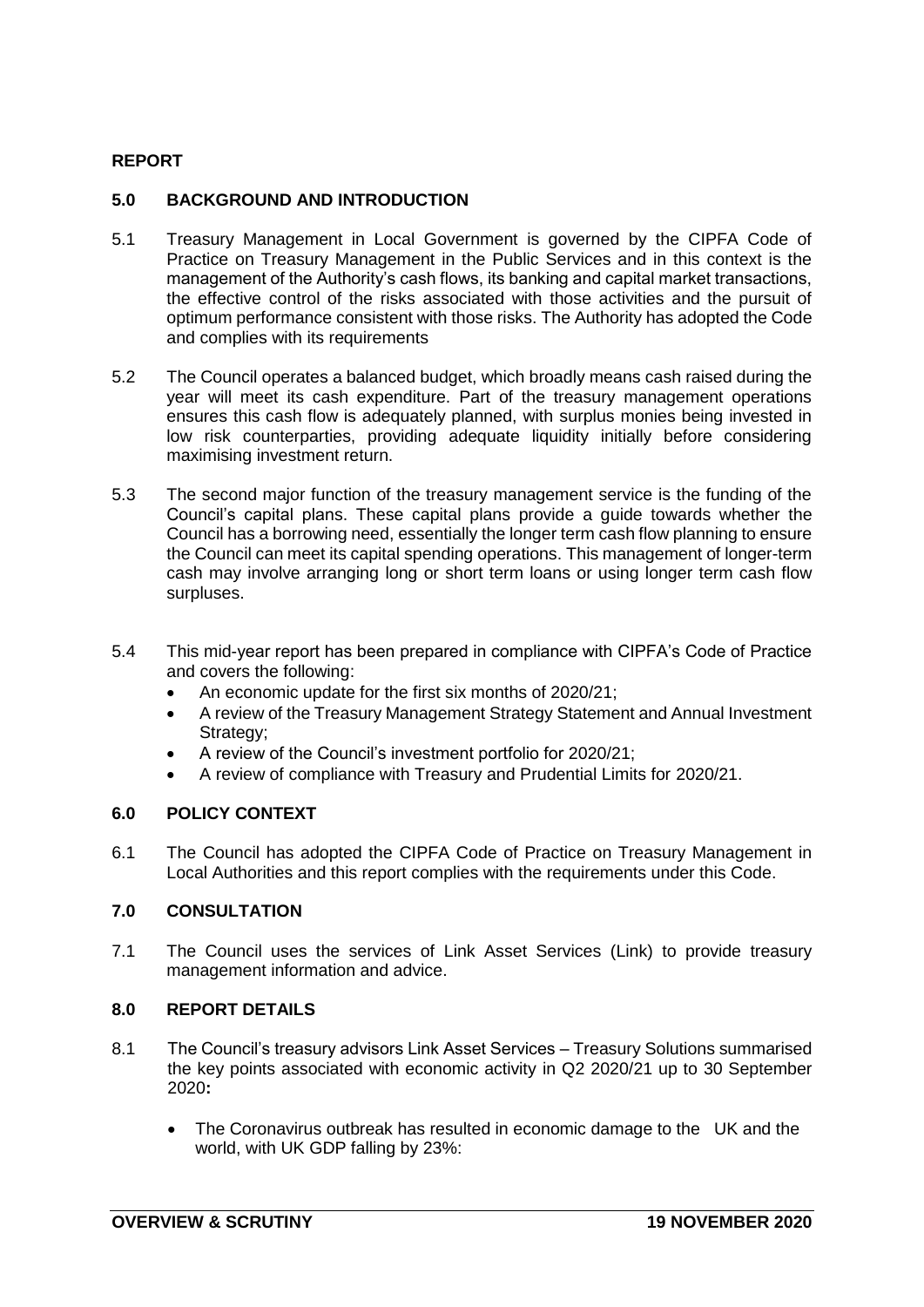- Bank Rate remained unchanged at 0.1%, with this rate now expected to continue for some time;
- Quantitative easing remains unchanged at £745bn;
- The Governor of the Bank of England stated that more quantitative easing would be favoured over the instruction of negative interest rates;
- Economic recovery is expected to be gradual and prolonged;
- Brexit uncertainties ahead of the 31 December deadline are expected to affect economic recovery;

A more detailed economic commentary on developments during Q2 2020/21 is included in **Appendix C.**

8.2 The Council's treasury advisor, Link Asset Services, has provided the following forecast:

| Link Group Interest Rate View<br>11.8.20 |        |        |          |          |        |        |          |                          |        |                          |          |
|------------------------------------------|--------|--------|----------|----------|--------|--------|----------|--------------------------|--------|--------------------------|----------|
|                                          | Sep-20 | Dec-20 | $Mar-21$ | $Jun-21$ | Sep-21 | Dec-21 | $Mar-22$ | $Jun-22$                 | Sep-22 | Dec-22                   | $Mar-23$ |
| <b>Bank Rate View</b>                    | 0.10   | 0.10   | 0.10     | 0.10     | 0.10   | 0.10   | 0.10     | 0.10                     | 0.10   | 0.10                     | 0.10     |
| 3 Month average earnings                 | 0.10   | 0.10   | 0.10     | 0.10     | 0.10   | 0.10   | 0.10     |                          |        | $\overline{\phantom{a}}$ |          |
| <b>6 Month LIBID</b>                     | 0.10   | 0.10   | 0.10     | 0.10     | 0.10   | 0.10   | 0.10     | $\overline{\phantom{a}}$ |        | $\overline{\phantom{a}}$ |          |
| 12 Month LIBID                           | 0.20   | 0.20   | 0.20     | 0.20     | 0.20   | 0.20   | 0.20     |                          |        | $\overline{\phantom{a}}$ |          |
| 5yr PWLB Rate                            | 1.90   | 1.90   | 2.00     | 2.00     | 2.00   | 2.00   | 2.00     | 2.10                     | 2.10   | 2.10                     | 2.10     |
| 10yr PWLB Rate                           | 2.10   | 2.10   | 2.10     | 2.10     | 2.10   | 2.20   | 220      | 2.20                     | 2.30   | 2.30                     | 2.30     |
| 25yr PWLB Rate                           | 2.50   | 2.50   | 2.50     | 2.50     | 2.60   | 2.60   | 2.60     | 2.70                     | 2.70   | 2.70                     | 2.70     |
| 50yr PWLB Rate                           | 2.30   | 2.30   | 2.30     | 2.30     | 2.40   | 2.40   | 2.40     | 250                      | 2.50   | 2.50                     | 2.50     |

\* Net of certainty rate 0.2% discount

#### **Treasury Management Strategy Statement and Annual Investment Strategy Update.**

- 8.3 The Treasury Management Strategy (TMSS) for 2020/21 was approved by this Council on 20 February 2020. There are no policy changes to the TMSS, the details in this report update the position in the light of the updated economic position and budgetary changes already approved. Council's Annual Investment Strategy, which is incorporated in the TMSS, outlines the Council's investment priorities as follows:
	- Security of capital
	- **Liquidity**
	- Yield
- 8.4 The Council will also aim to achieve the optimum return on investments commensurate with the proper levels of security and liquidity. In the current economic climate it is considered appropriate to keep investments short term (maximum loan period of 12 months) and only invest with highly credit rated financial institutions, using Link's suggested creditworthiness approach, including sovereign rating and credit default swap (CDS) overlay information provided by Link.
- 8.5 Investments during the first six months of the year have been in line with the strategy and there have been no deviations from the strategy.
- 8.6 As outlined above, there is still some uncertainty and volatility in the financial and banking market, both globally and in the UK. In this context, it is considered that the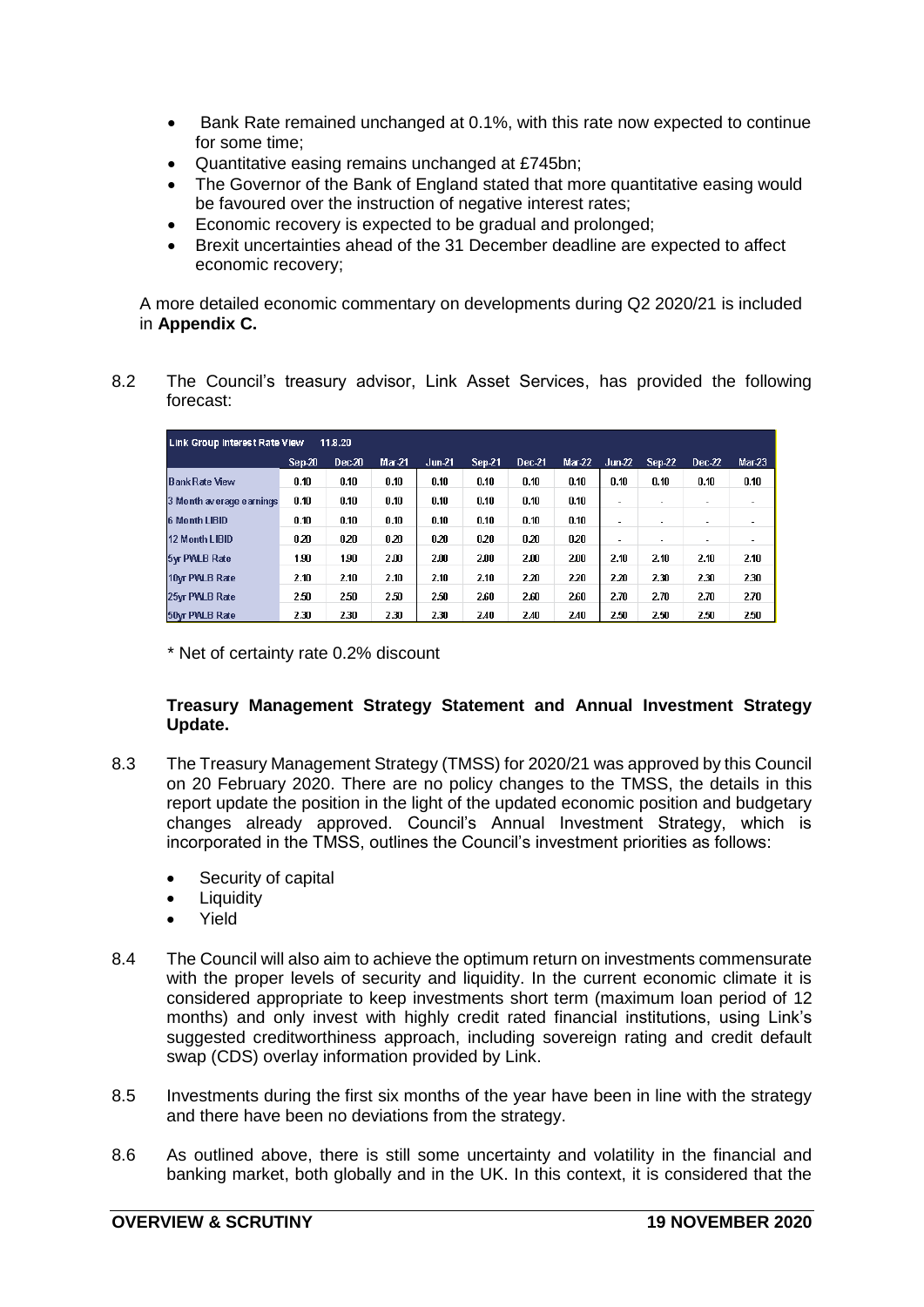strategy approved on 20 February 2020 is still fit for purpose in the current economic climate.

#### **Investment Portfolio 2020/21**

- 8.7 In accordance with the Code, it is the Council's priority to ensure security of capital and liquidity and to obtain an appropriate level of return which is consistent with the Council's risk appetite.
- 8.8 As highlighted in the economic commentary, the effect of Covid-19 on the economy is apparent in the financial markets, with the bank base rate cut to 0.1% and set to continue for the foreseeable. The knock on impact on investment returns will start to increase as the second half of the year, as we see investments maturing and now being replaced at much lower rates.
- 8.9 The Council's investment position at the beginning of the financial year was as follows:

| <b>Type of Institution</b> | <b>Investments</b><br>(£) |
|----------------------------|---------------------------|
| UK Clearing Banks          | 9,208,398                 |
| Foreign Banks              |                           |
| <b>Building Societies</b>  |                           |
| Local Authorities          | 17,000,000                |
| Total                      | 26,208,398                |

8.10 A full list of investments held as at 30 September 2020, compared to Sectors counterparty list and changes to Fitch, Moodys and S&P's credit ratings during the first six months of 2020/21 is shown in annex B and summarised below:

| <b>Type of Institution</b> | <b>Investments</b><br>(£) |
|----------------------------|---------------------------|
| <b>UK Clearing Banks</b>   | 18,136,578                |
| Foreign Banks              |                           |
| <b>Building Societies</b>  |                           |
| <b>Local Authorities</b>   | 14,000,000                |
| Total                      | 32,136,578                |

- 8.11 The average level of funds available for investment purposes in the first six months of 2020/21 was £34.54m. These funds were available on a temporary basis and the level of funds available was mainly dependent on the timing of precept payments, receipt of grants, (particularly in relation to Covid-19 funding packages for Businesses) along with progress of the capital programme.
- 8.12 The table below compares the investment portfolio yield for the first six months of the year against a benchmark of the average 7 day LIBID rate of -0.05%.

|                            | Average<br><b>Investment</b> | Average<br><b>Gross</b><br>Rate of | <b>Net</b><br>Rate of<br><b>Return</b> | <b>Benchmark</b><br>Return | <b>Interest</b><br>Earned |  |
|----------------------------|------------------------------|------------------------------------|----------------------------------------|----------------------------|---------------------------|--|
|                            | (£)                          | Return                             |                                        |                            | (£)                       |  |
| <b>Cash Equivalents</b>    | 8.626.536                    | $0\%$                              | n/a                                    | n/a                        | $\overline{\phantom{0}}$  |  |
| <b>Fixed Term Deposits</b> | 25,916,393                   | 0.88%                              | n/a                                    | $-0.05\%$                  | 115.213                   |  |

8.13 The Council's budgeted investment return for 2020/21 is £205k and performance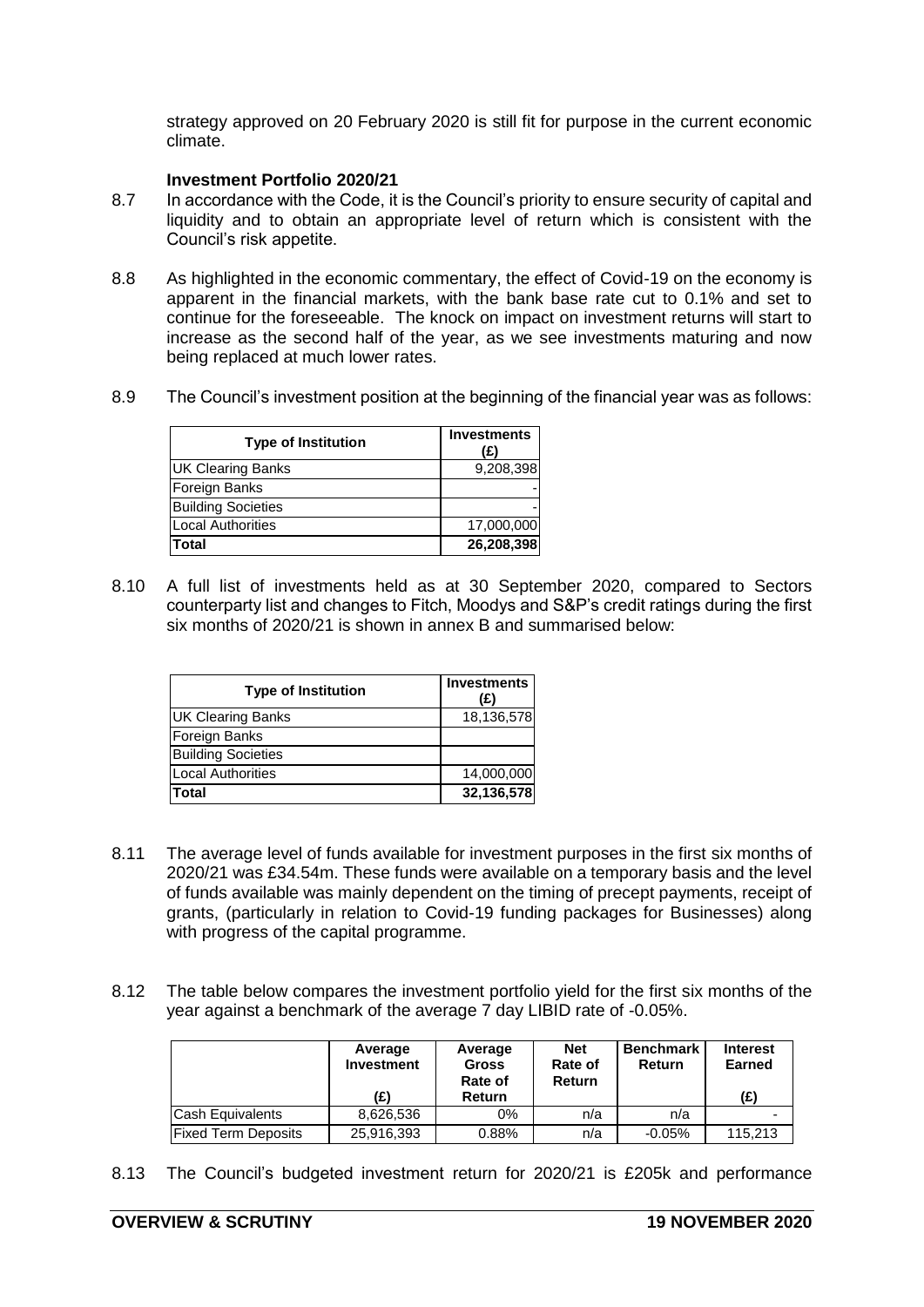during the financial year to 30 September 2020 is £115k. However, as the year progresses and the impact of lower returns start to take effect, **is it expected that the forecast position will be approximately £165k, £40k below the annual target.** This cost pressure is being monitored along with other Covid-19 related cost pressures and is being updated on a regular basis due to unprecedented uncertainty around future deposits and returns.

8.14 The current investment counterparty criteria selection approved in the TMSS is not currently meeting the requirement of the treasury management function, due to the limits on investments with Local Authorities. Following a review of counterparty limits as part of the 2020/21 strategy, Local Authority limits were reduced to £1m. Whilst there is still a good spread of Local Authorities on the list of our current deposits, during the first half of the financial year, we have experienced difficulties placing deposits with many Local Authorities at this level, and consequently have been carrying a large balance in our call account, which is current attracting 0% return. Local Authorities are considered as high security deposits as they are backed by the UK Government and ought to be considered in line with other secure counterparties, which currently ranges up to £4m with the highest rated UK banks. It is therefore proposed to increase limits to £2m from £1m.

#### **Compliance with Treasury and Prudential Limits**

- 8.15 It is a statutory duty for the Council to determine and keep under review the "Affordable" Borrowing Limits". The Council's approved Treasury and Prudential Indicators (affordability limits) are outlined in the approved Treasury Management Strategy Statement (TMSS).
- 8.16 During the financial year to date the Council has operated within the treasury limits and Prudential Indicators set out in the Council's TMSS and in compliance with the Council's Treasury Management Practices. The Prudential and Treasury Indicators are shown in annex A.
- 8.17 The level of borrowing is £1.53m, full details can be found at annex B. Repayments have been made in line with the loan repayment schedule. In order to fulfil the funding requirements of the current Capital Programme it is unlikely any additional borrowing will be undertaken, with any anticipated capital expenditure funded from reserves.

## **9.0 TREASURY MANAGEMENT FUNCTION & SWEEPING ARRANGEMENTS**

- 9.1 Included within the service level agreement currently being finalised with North Yorkshire County Council (NYCC) for the provision of s151 Officer and Finance services, there is provision for treasury management support.
- 9.2 Reporting and monitoring processes are currently in place, and options are currently being explored to incorporate Ryedale into the pooled investment fund operated by NYCC. NYCC provides an investment pool where its own cash balances and those of several other public sector organisations are merged together to form a combined investment pool. Such an arrangement achieves economies of scale in terms of overall better interest returns together with the efficiencies resulting from not having to administer individual authority investment operations
- 9.3 Discussions are currently underway between the Authorities' respective banks and progress will be reported back in due course. Prior to implementing such arrangements, RDC will also be asked to formally adopt the Investment strategy of NYCC, which will require approval of Policy & Resources committee.